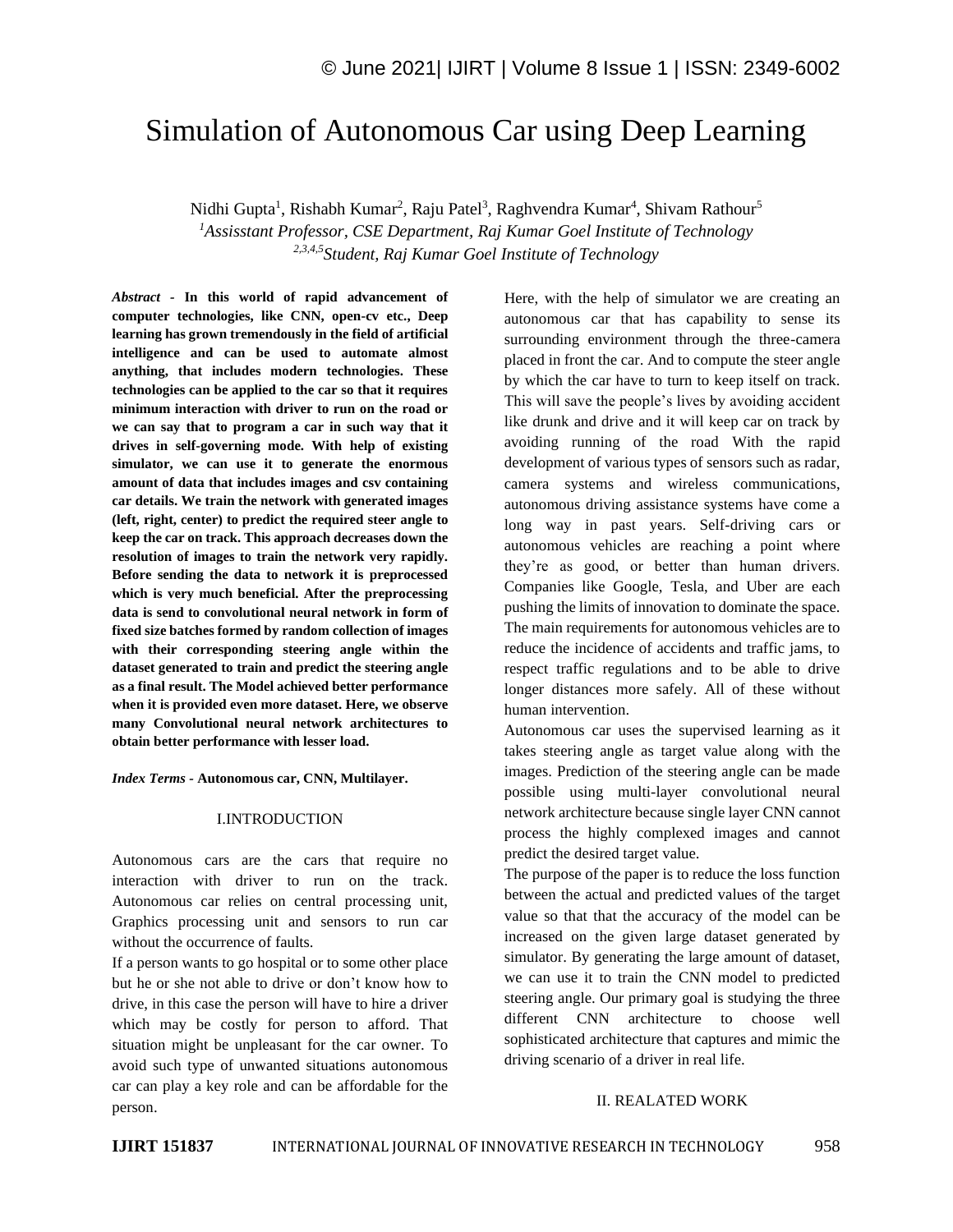In past few years Deep learning networks are very helpful in automation filed. Convolutional neural networks (CNN) are the most important for image processing. CNN is used in enormous number of technical fields like handwriting recognition, face recognition and various application in computer vision. They are introduced by Yann LeCun, a postdoctoral computer science researcher, to create a very basic of image recognition network. CNN is very important neural network. These are used recognition, segmentation and prediction of target value.

The DARPA (Defense Advance Research Project Agent) created an autonomous driving system known as DAVE which used images captured from the two front cameras along with steering angle to train the system to drive.

The Autonomous Land Vehicle in a neural network (ALVINN) is multilayer backpropagation network developed by researchers at Carnegie Melion University. It uses images captured by camera and distance measure by laser to train the machine to predict the direction in which car should move to keep the car on track.

There are many pre-trained networks for image recognition. Among from them VGG16 have show very good results but it contains huge number of parameters, thus it requires enormous number of resources to train the machine and can lead to overfitting of data which may predict the wrong steering angles and can led the car run into an accident.

# III. METHODS

# *A. Data gathering and simulator*

We used the term 1 Udacity simulator to generate the data. This Udacity simulator is build with the help of Unity and it is open sourced for everyone to use it. we can easily generate the data by using simulator. The data is generated in form of csv log file containing state of vehicle (steer angle, brake, throttle and name of the images (left, centre, right) captured by cameras (left, centre, right) at an instance) and it also contain folder containing those images mention in CSV log file.

We collected nearly 30000 images collectively from all three cameras (left, centre, right) in 1920X1050 resolution along with vehicle data when the car is driven around the track.



Fig. 3.1.1 Centre camera image



Fig. 3.1.2 Left camera image



Fig. 3.1.3 Right camera image

# *B. Avoiding overfitting*

To avoid the overfitting of the model on any value during the training we need to remove some of the data on that value. In the dataset, there are enormous number of data entries of the steering angle are very close to zero. So, we deleted some of the entries in dataset to spread the values across the range and to avoid the overfitting.

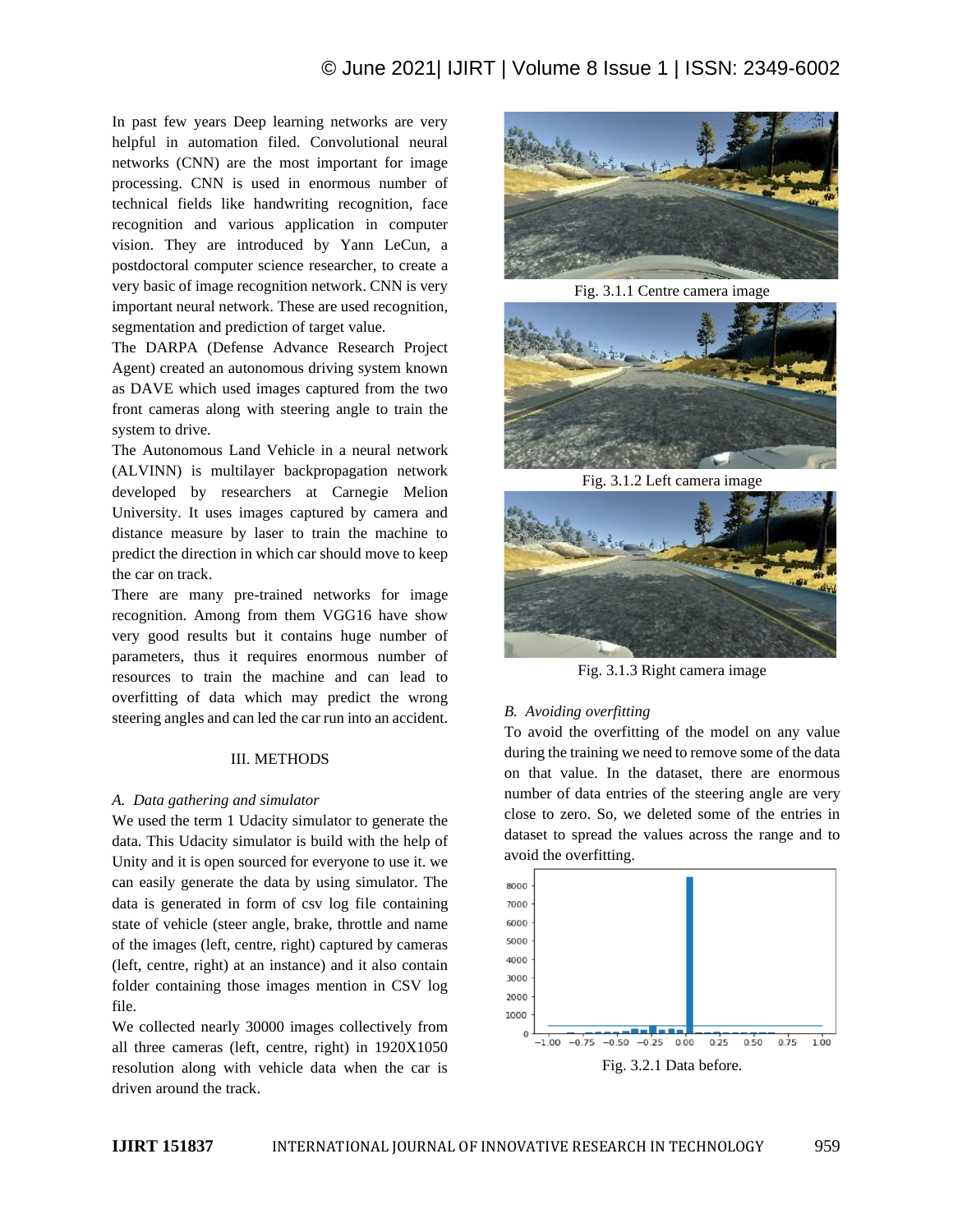

# *C. Lowering the resolution*

The images generated by the simulator are in high resolution (1400X1050), so to reduce the training time we lowered the resolution of the captured images. Thus, in this way, we have prevented the machine from training with noisy data present in the image that could affect the performance of the model. And by downsizing and cropping we remove the unwanted object present in the image like road side trees, pole and sky etc. and keeps only the main parts like track in the centre of the image.

#### *D. Image Flip*

The chosen random image is flipped horizontally in the process along with its steer angle by multiplying it by -1. After the image is chosen then it is decided with the constant probability to whether to flip the image or not. This helps to add new data to the dataset if the image is flipped so that model can be trained in every possible steering angle more accurately.



Fig. 3.4.1 Original image



Fig. 3.4.2 Flipped image

# *E. Image processing*

After the downsizing and cropping of the image, it is converted from RGB image to YUV image. YUV is a colour coding system that is commonly used in colour image pipeline. The main reason is that brightness is important than the image colour, so you can lower the resolution of V and U while keeping Y resolution same. Therefore, the u and v resolutions can be lowered, they are compatible with CNNs, and CNNs can be trained with the same precision many times faster than traditional RGB models. After the conversion we normalise the pixel values of whole image by dividing it by 255 and then store it into multidimensional array to feed it to network.



#### *F. Convolutional neural network architectures*

We have designed three multilayer CNN architecture with the aim of comparing these architectural models to get maximum accuracy model and to minimise the loss while training the model.

The first architecture consists of five Convolutional layers along with varying filter layers like Maxpooling, Dropout, Flatten, and Dense layer. In this last Dense layer output only one value which is considered the predicted steering angle for processed input image passed to first convolutional layer as shown below in Fig. 3.6.

| Layer (type)                                    | Output Shape       | Param #               |
|-------------------------------------------------|--------------------|-----------------------|
| conv2d 7 (Conv2D)                               | (None, 32, 99, 32) | 896                   |
| max pooling2d 4 (MaxPooling2 (None, 16, 49, 32) |                    | ø                     |
| dropout 8 (Dropout)                             | (None, 16, 49, 32) | ø                     |
| conv2d 8 (Conv2D)                               | (None, 7, 24, 64)  | 18496                 |
| max pooling2d 5 (MaxPooling2 (None, 3, 12, 64)  |                    | ø                     |
| dropout 9 (Dropout)                             | (None, 3, 12, 64)  | ø                     |
| conv2d 9 (Conv2D)                               | (None, 1, 5, 128)  | 73856                 |
| dropout 10 (Dropout)                            | (None, 1, 5, 128)  | $\boldsymbol{\alpha}$ |
| flatten 2 (Flatten)                             | (None, 640)        | ø                     |
| dense 4 (Dense)                                 | (None, 1024)       | 656384                |
| dropout 11 (Dropout)                            | (None, 1024)       | ø                     |
| dense 5 (Dense)                                 | (None, 1)          | 1025                  |

Non-trainable params: 0

Fig. 3.6 Architecture of first model.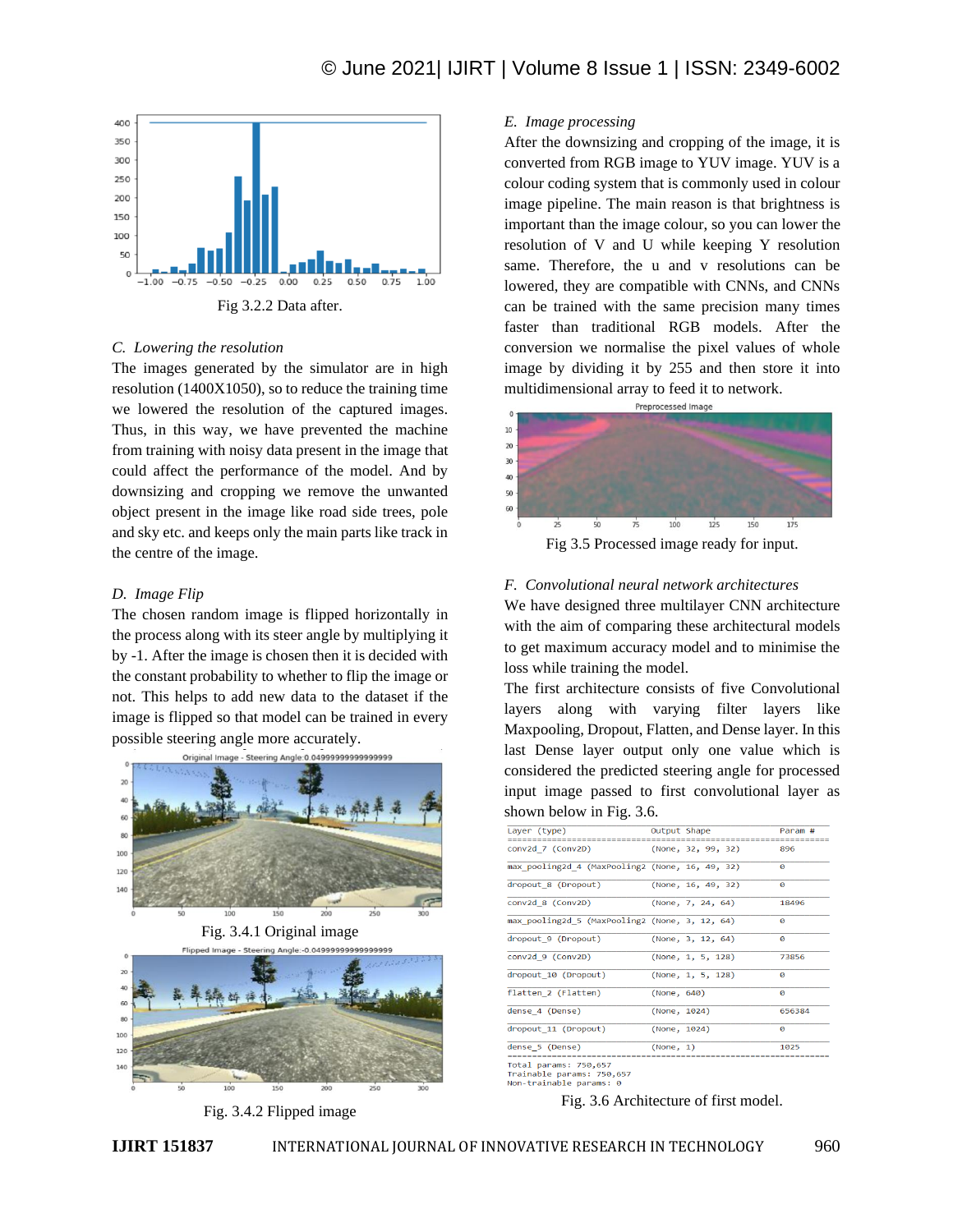In this architectural model we use small kernel size of (3,3) because it reduces computational costs and Weight sharing that ultimately leads to lesser weights for back-propagation. And in this architecture, we use the RELU activation function.



Fig 3.7 The graph of RELU activation function. *f (*x)=*max*(0,x)

In the second architecture, there are four convolutional layers and also along with varying no. of filter layers Maxpooling, Dropout, Flatten, and Dense layer. The output of last Dense layer is the steering angle calculated for the input image. The architecture second of the CNN model is shown in Fig. 3.8.

| Layer (type)          | Output Shape          | Param #                    |
|-----------------------|-----------------------|----------------------------|
| conv2d 6 (Conv2D)     | (None, 31, 98, 24)    | 1824                       |
| conv2d 7 (Conv2D)     | (None, $14, 47, 36$ ) | 21636                      |
| conv2d 8 (Conv2D)     | (None, 5, 22, 48)     | 43248                      |
| conv2d 9 (Conv2D)     | (None, 3, 20, 64)     | 27712                      |
| conv2d 10 (Conv2D)    | (None, $1, 18, 64$ )  | 36928                      |
| dropout 1 (Dropout)   | (None, $1, 18, 64$ )  | Ø                          |
| flatten 1 (Flatten)   | (None, 1152)          | $\boldsymbol{\varnothing}$ |
| dense 4 (Dense)       | (None, 100)           | 115300                     |
| dense 5 (Dense)       | (None, 50)            | 5050                       |
| dense 6 (Dense)       | (None, 10)            | 510                        |
| dense 7 (Dense)       | (None, 1)             | 11                         |
| Tatal nonome: 353.340 |                       |                            |

Trainable params: 252,219

Non-trainable params: 0

#### Fig. 3.8 Architecture of second model

we use the ELU activation function. And also, we took set the strides to  $(2,2)$  and kernel size to  $(5,5)$  for the first three convolutional layers and for the rest convolutional layers we set kernel size to (3,3) to increase the performance of the architecture. And

expectedly the training parameter were decreased to train the model in less time.<br>ELU activation function  $(\alpha = 1)$ 



In the third architecture, we have Five convolutional layers, with some more regulators to increase the accuracy the architecture. In this architecture we there are large no. of trainable parameter because it extracts very large features from the images which help it to predict more accurate steer angle. In this we use the ELU activation function to predict continuous value in range of {-1, 1}.

This model should be able to predict more accurate value with the reduced loss over the epochs. This architecture takes much time to train the model.

| Layer (type)                                   | Output Shape |                       | Param #               |
|------------------------------------------------|--------------|-----------------------|-----------------------|
|                                                |              |                       |                       |
| conv0 (Conv2D)                                 |              | (None, $66, 200, 3$ ) | $12 \overline{ }$     |
| conv1 (Conv2D)                                 |              | (None, 32, 99, 32)    | 896                   |
|                                                |              |                       |                       |
| conv2 (Conv2D)                                 |              | (None, 15, 49, 32)    | 9248                  |
| max pooling2d (MaxPooling2D) (None, 7, 24, 32) |              |                       | ø                     |
| dropout (Dropout)                              |              | (None, 7, 24, 32)     | 0                     |
| conv3 (Conv2D)                                 |              | (None, 3, 11, 64)     | 18496                 |
| dropout 1 (Dropout)                            |              | (None, 3, 11, 64)     | Ø                     |
| conv4 (Conv2D)                                 |              | (None, 1, 5, 128)     | 73856                 |
| dropout 2 (Dropout)                            |              | (None, 1, 5, 128)     | Ø                     |
| flatten (Flatten)                              | (None, 640)  |                       | g                     |
| dense (Dense)                                  | (None, 1024) |                       | 656384                |
| dropout 3 (Dropout)                            | (None, 1024) |                       | $\boldsymbol{\alpha}$ |
| dense 1 (Dense)                                | (None, 1)    |                       | 1025                  |
|                                                |              |                       |                       |
| Total params: 759,917                          |              |                       |                       |

Trainable params: 759,917 Non-trainable params:

Fig 3.10 Architecture of third model.

#### *G. Training and validation*

By using the train test split function from the sklearn we split the total image dataset of 31845 images between training set and the validation set like 80%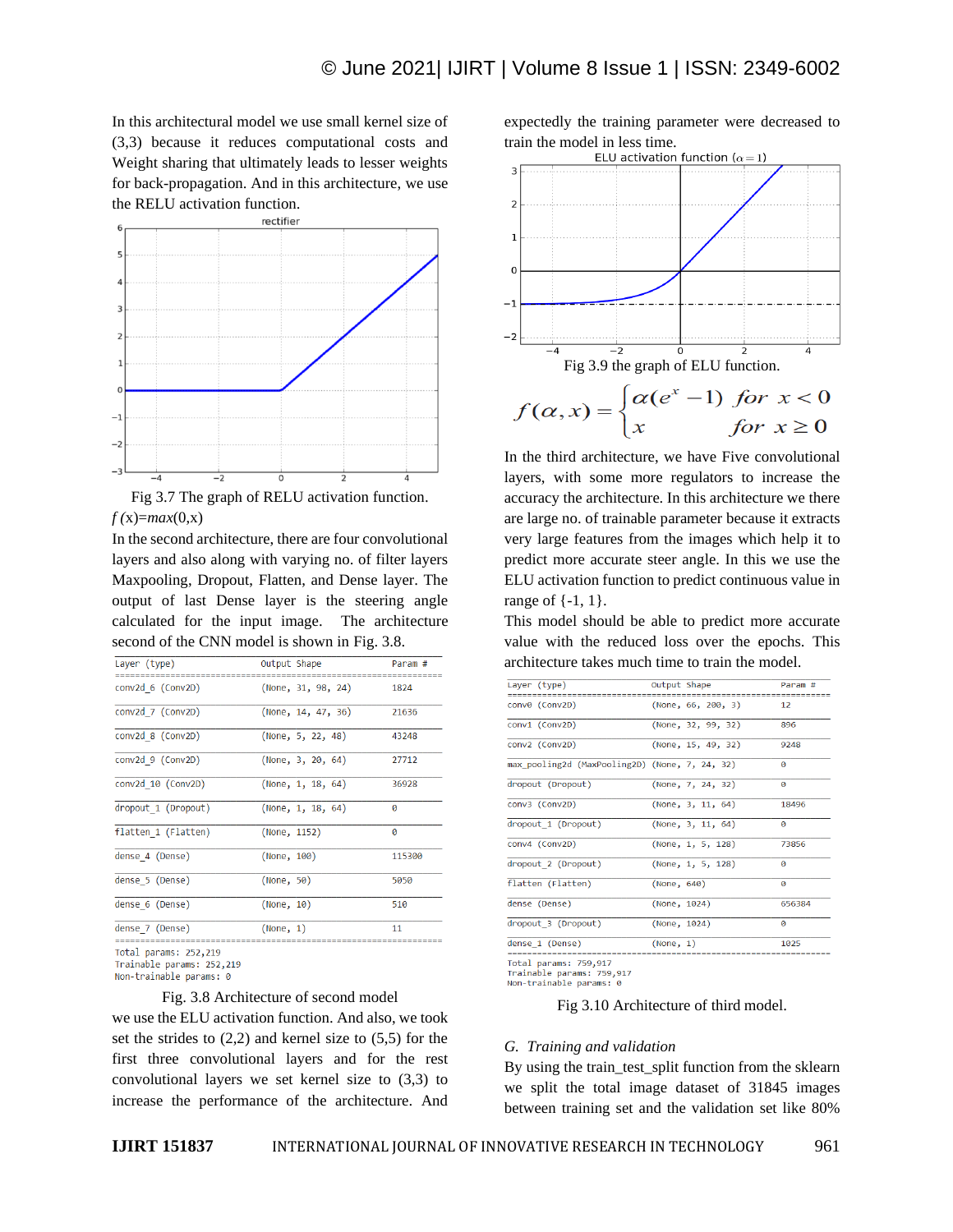goes to training set and remaining 20% goes to validation set randomly. We set the batch size to 300 images for training and to 150 images for validating. We set the step\_per\_epoch to 300 and validation\_step to 150 and epoch to 30.

$$
MSE = \frac{1}{n} \sum (Yi - \widehat{Y}_l)^2
$$

Where  $Y_i$  is the actual value,

 $\hat{Y}$ *i* is the predicted value,

 $n$  defines the number of training samples.

We use Adam optimizer with learning rate of 10-4 and loss as MSE (mean squared error) which compute the loss on predicted target value and actual target value.





Fig. 4.1 The loss over epoch during training and validation for the first architecture.



Fig. 4.4 the accuracy over epoch for second architecture.

The above fig. 4.1 shows the loss computed by MSE loss function during every epoch for the first CNN architecture of. We see the drastic decrement in the loss over the first few epochs during the training and validation. And for the rest of the remaining epochs loss decrease very slowly. Here loss at the 30th epoch is 0.045 for validation.

The fig 4.2 demonstrate the accuracy for the first CNN architecture over epochs during training and validation. This graph shows the average accuracy of 85% for training and validation.







Fig. 4.4 the accuracy over epoch for second architecture.

The Fig 4.3 demonstrate the loss function value over the 30 epochs during the training and validation. We see the slight decrease in the loss over every epoch. The observed loss during the training is 0.062 and during validation is 0.047.

As shown in the Fig. 4.4 the validation accuracy 94.7% which is very high. And training accuracy is 79.1% which is comparatively very low than validation accuracy.



Fig. 4.5 The loss over epoch for third architecture.